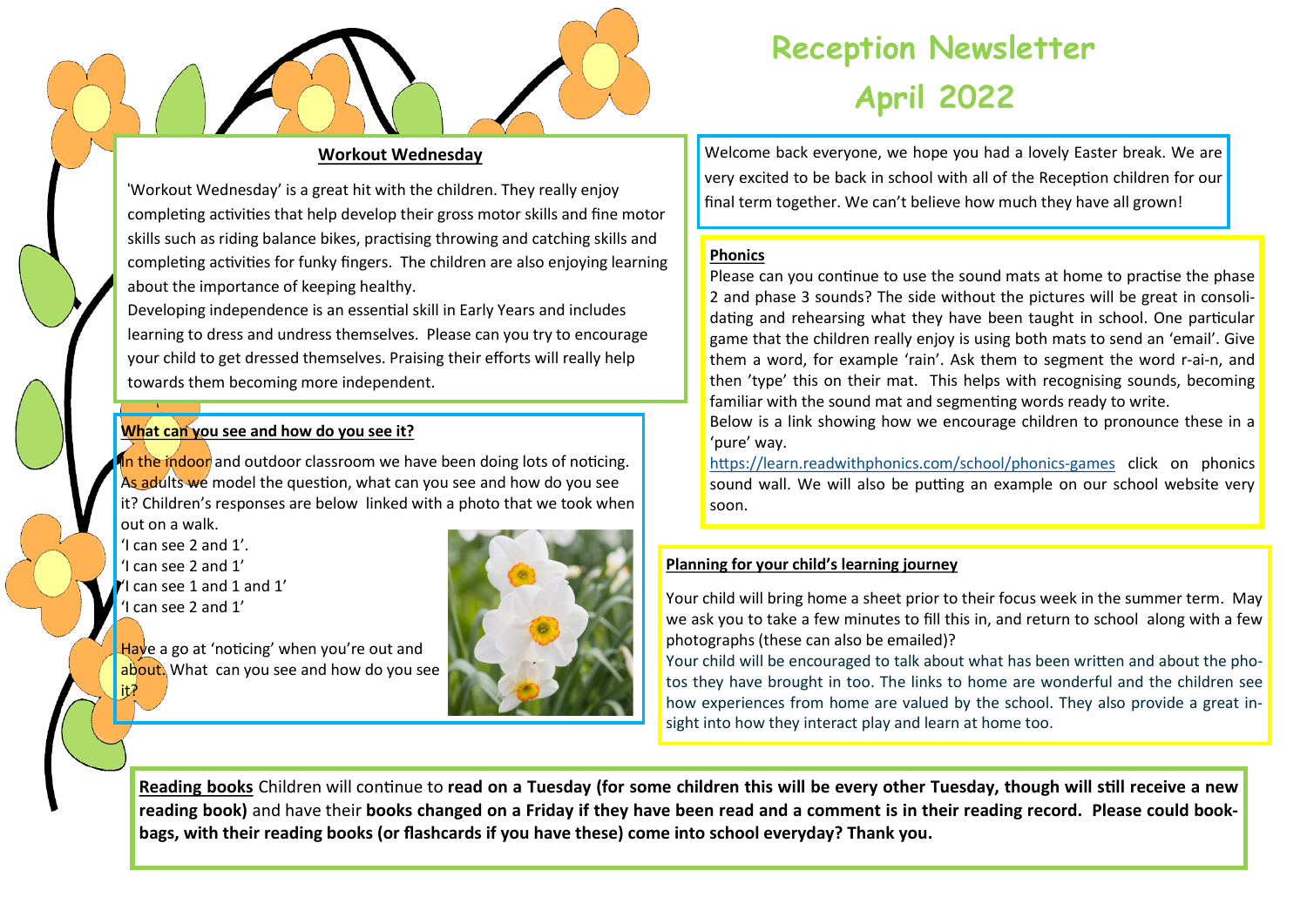#### **How can I help my child with their reading at home?**

**Reading books** Children will continue to **read on a Tuesday (for some children this will be every other Tuesday, though will still receive a new reading book)** and have their **books changed on a Friday if they have been read and a comment is in their reading record. Please could bookbags, with their reading books (or flashcards if you have these) come into school everyday? Thank you.** 



As a parent, you are your child's first and most important teacher. When you help your child learn to read, you are opening the door to a world of books and learning. **Reading or practising blending and segmenting for 5 minutes every night is essential in laying the foundations for your child to both read and write.** The reading book that your child brings home is based on their phonic knowledge and focused on being able to blend sounds together to read the words accurately and fluently. Games/ flashcards to practise blending skills may also be sent home. Please practise these games as much as you can as they are an integral part to your child learning to read. Encourage your child to say the sounds in the word that they can see, (including recognising the digraphs as one sound) and then blend it together. Tricky words, such as 'the' 'I' 'to' are words that the children just need to recognise, these can't be segmented. We want to support you as much as we can so will be putting a video onto Seesaw, demonstrating how to read with your child at home. We hope you will find this useful.

Reading with your child and giving the gift of reading for pleasure from an early age really is probably one of the best gifts you can give to your child to help their future and their development! Snuggling with your child and sharing a book together is great for developing healthy relationships and well-being, creating special memories, you will love the same book over and over which may drive you crazy but rest assured, they are developing new vocabulary which they will become more confident with. In Reception we want to encourage and support this love of books. The children will continue to choose a shared reading book from our book corner to share with you at home. Enjoy and engage in the excitement of sharing this book with them, Additionally, asking questions about the book – e.g. favourite bits, what might happen next etc. is a way of furthering this development and engaging with your child about the book in a positive and thoughtful way.

## **Mystery Reader**

At St Francis we strive to foster a love of reading both in school and at home. The aim of the scheme is to show children that adults love reading too so we would like to invite parents, grandparents or other family members to read a children's book to their child's class. This could be a book you particularly enjoyed reading when you were growing up or a current children's book which you have at home. In order for the class to gain the full impact and excitement of the reader experience, we would like to keep it a secret and a mystery, even from your own child! If you would be interested in supporting us with this please email

frmwatson@stfrancispri.dalesmat.org or speak to either Mrs Watson, Mrs Shaw or Miss Gibson at drop off or pick up. We look forward to hearing from you.



## **Homework**

Children will have homework that will be put on seesaw or given as a paper copy every three weeks. This will be practical and hands on where possible, and may include, going for a ride on their balance bike/bike/scooter, going to the park/walk in the woods, or making something with boxes for example. A MarvellousMe will be sent out to inform you when this has been put on to Seesaw.

Reading your child's book with them is also part of their homework. Five minutes each night will make a huge difference to their learning. Please could you write in their reading record how they have got on? This really helps us in supporting your child with any difficulties they may be having.